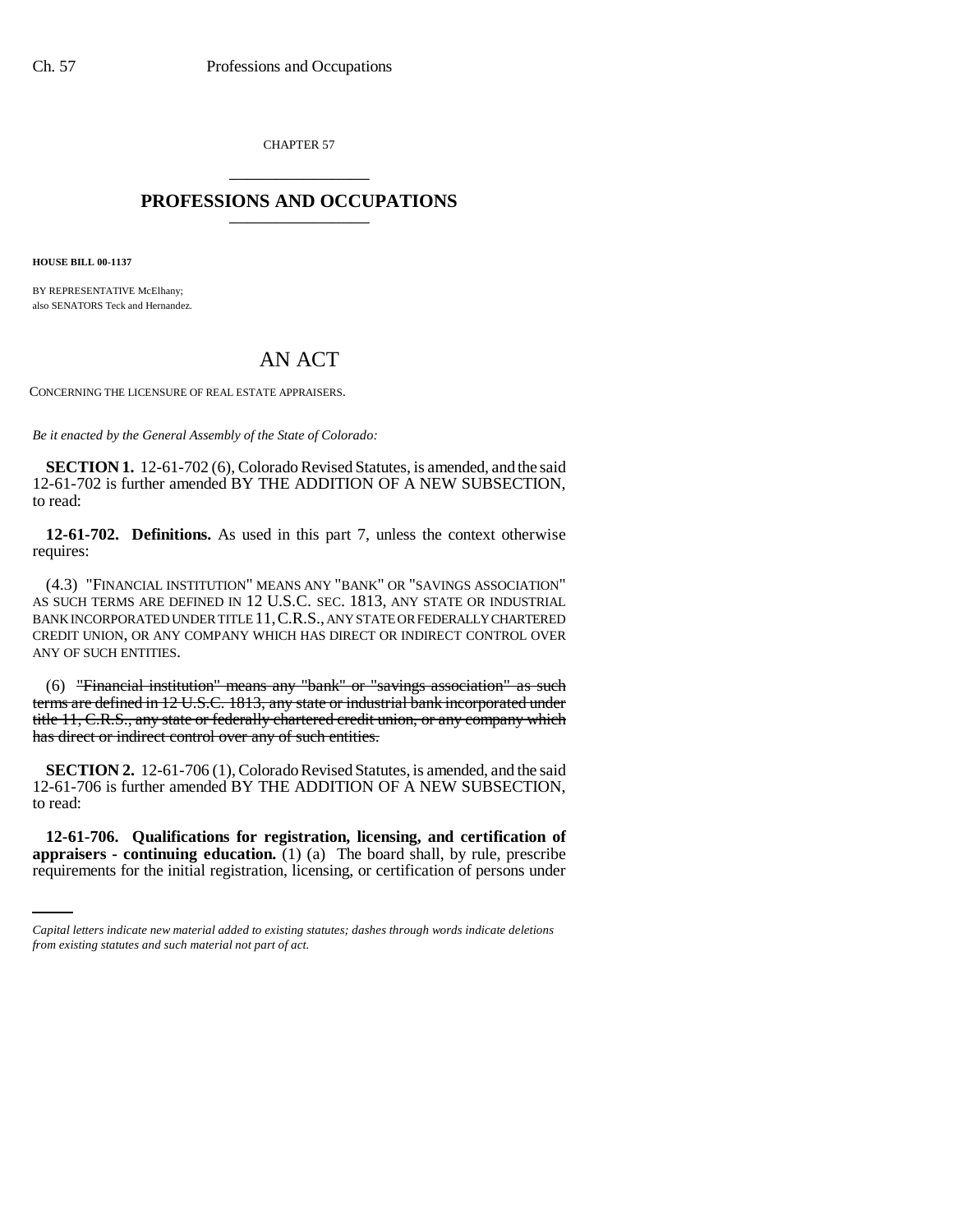this part 7 to meet the requirements of the federal "Real Estate Appraisal Reform Amendments", Title XI of the federal "Financial Institutions Reform, Recovery, and Enforcement Act of 1989" and shall develop or purchase examinations to be passed by applicants. The board shall not establish any requirements for initial registration, licensing, or certification that are more stringent than the requirements of any applicable federal law; except that all applicants shall pass an examination developed or purchased by the board. If there is no applicable federal law, the board shall consider and may use as guidelines the most recent available criteria published by the appraiser qualifications board of the appraisal foundation or its successor organization.

(b) THE FOUR LEVELS OF APPRAISER LICENSURE, PURSUANT TO PARAGRAPH (a) OF THIS SUBSECTION (1), SHALL BE DEFINED AS FOLLOWS:

(I) "CERTIFIED GENERAL APPRAISER" MEANS AN APPRAISER MEETING THE REQUIREMENTS SET BY THE BOARD FOR GENERAL CERTIFICATION;

(II) "CERTIFIED RESIDENTIAL APPRAISER" MEANS AN APPRAISER MEETING THE REQUIREMENTS SET BY THE BOARD FOR RESIDENTIAL CERTIFICATION;

(III) "LICENSED APPRAISER" MEANS AN APPRAISER MEETING THE REQUIREMENTS SET BY THE BOARD FOR A LICENSE;

(IV) "REGISTERED APPRAISER" MEANS AN APPRAISER MEETING THE REQUIREMENTS SET BY THE BOARD FOR REGISTRATION.

(9) THE BOARD SHALL NOT ISSUE AN APPRAISER'S LICENSE AS REFERENCED IN SUBPARAGRAPH (III) OF PARAGRAPH (b) OF SUBSECTION (1) OF THIS SECTION UNLESS THE APPLICANT HAS AT LEAST TWELVE MONTHS APPRAISAL EXPERIENCE.

**SECTION 3.** 12-61-707, Colorado Revised Statutes, is amended BY THE ADDITION OF A NEW SUBSECTION to read:

**12-61-707. Expiration of licenses - renewal - penalties.** (3) (a) IF THE APPLICANT HAS COMPLIED WITH THIS SECTION AND ANY APPLICABLE RULES AND REGULATIONS OF THE BOARD REGARDING RENEWAL, EXCEPT FOR THE CONTINUING EDUCATION REQUIREMENTS PURSUANT TO SECTION 12-61-706, THE LICENSEE MAY RENEW THE LICENSE ON INACTIVE STATUS. AN INACTIVE LICENSE MAY BE ACTIVATED IF THE LICENSEE SUBMITS WRITTEN CERTIFICATION OF COMPLIANCE WITH SECTION 12-61-706 FOR THE PREVIOUS LICENSING PERIOD. THE BOARD MAY ADOPT RULES ESTABLISHING PROCEDURES TO FACILITATE SUCH A REACTIVATION.

(b) THE HOLDER OF AN INACTIVE LICENSE SHALL NOT PERFORM A REAL ESTATE APPRAISAL IN CONJUNCTION WITH A DEBT INSTRUMENT THAT IS FEDERALLY GUARANTEED, IN THE FEDERAL SECONDARY MARKET, OR REGULATED PURSUANT TO TITLE 12, U.S.C.

(c) THE HOLDER OF AN INACTIVE LICENSE SHALL NOT HOLD HIMSELF OR HERSELF OUT AS HAVING AN ACTIVE LICENSE PURSUANT TO THIS PART 7.

**SECTION 4.** 12-61-710 (2), Colorado Revised Statutes, is amended to read: